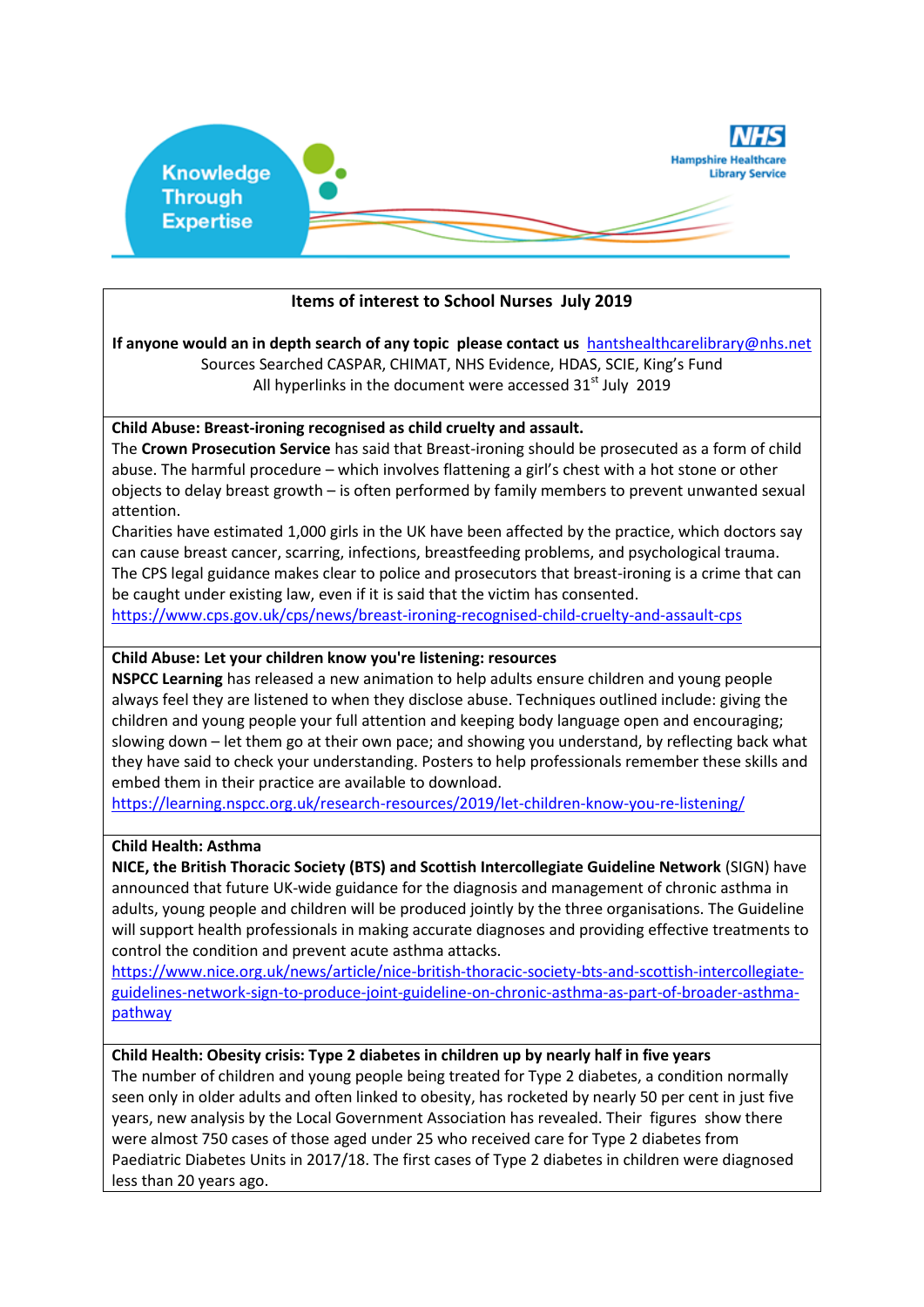Councils, which are responsible for public health, says this highlights the urgent need to tackle one of the nation's biggest health challenges in childhood obesity. <https://www.local.gov.uk/about/news/obesity-crisis-type-2-diabetes-children-nearly-half-five-years>

#### **Female genital mutilation: Guidance for schools: understanding your role in safeguarding girls, engaging parents and teaching about FGM (National FGM Centre)**

The purpose of this guidance is to equip professionals in education settings to respond to concerns regarding girls at risk of FGM. It includes: general information on FGM & the law; FGM risk indicators; requirements of the RSE guidance regarding FGM; how to explore concerns with children and parents/carers; and a resource on how to explore concerns and make referrals to children's social care.

[http://nationalfgmcentre.org.uk/wp-content/uploads/2019/06/FGM-Schools-Guidance-National-](http://nationalfgmcentre.org.uk/wp-content/uploads/2019/06/FGM-Schools-Guidance-National-FGM-Centre.pdf)[FGM-Centre.pdf](http://nationalfgmcentre.org.uk/wp-content/uploads/2019/06/FGM-Schools-Guidance-National-FGM-Centre.pdf)

# **Government policy: Children's Funeral Fund for England**

This briefing paper from the **House of Commons Library** deals with the establishment of a fund that will pay the fees charged by burial and cremation authorities, and some associated expenses, in respect of the funeral in England of a child under the age of 18.

<https://researchbriefings.files.parliament.uk/documents/CBP-8610/CBP-8610.pdf>

## **Internet: Keeping children safe online: online course**

This NSPCC online training course, developed in association with CEOP (the child protection unit of the National Crime Agency), is for anyone who works with children and young people. Over four hours the course helps adults understand what children and young people do online, why they take risks and how to respond to these risks. Topics covered include: harmful online content; sharing and sexting; sexual offending against children online; and bullying online.

<https://learning.nspcc.org.uk/training/introductory/keeping-children-safe-online-online-course/>

## **Internet:: Teaching online safety in school**

Guidance from the Department for Education supporting schools to teach their pupils how to stay safe online, within new and existing school subjects.

[https://assets.publishing.service.gov.uk/government/uploads/system/uploads/attachment\\_data/file](https://assets.publishing.service.gov.uk/government/uploads/system/uploads/attachment_data/file/811796/Teaching_online_safety_in_school.pdf) [/811796/Teaching\\_online\\_safety\\_in\\_school.pdf](https://assets.publishing.service.gov.uk/government/uploads/system/uploads/attachment_data/file/811796/Teaching_online_safety_in_school.pdf)

## **Mental Health: Child and adolescent wellbeing**

The **Department for Education** has published a report looking at the influences on children and young people's wellbeing in England from the perspective of 21 practitioners. Findings from the study found a consensus that the key factors that should be prioritised by practitioners, school leaders and government policy makers to enable a high level of wellbeing include: the nature of the overall educational and school environment; the development of a range of appropriate intrapersonal and interpersonal skills; and a stable and safe family environment.

[https://assets.publishing.service.gov.uk/government/uploads/system/uploads/attachment\\_data/file](https://assets.publishing.service.gov.uk/government/uploads/system/uploads/attachment_data/file/816624/system_mapping_influences_on_cyp_wellbeing_final.pdf) [/816624/system\\_mapping\\_influences\\_on\\_cyp\\_wellbeing\\_final.pdf](https://assets.publishing.service.gov.uk/government/uploads/system/uploads/attachment_data/file/816624/system_mapping_influences_on_cyp_wellbeing_final.pdf)

## **Mental Health: Eating Disorders**

The UK's eating disorder charity Beat has launched new guidance encouraging healthcare providers to ensure better support for families of people with eating disorders, including by offering an assessment of their own mental health needs and offering access to peer-to-peer support programmes

<https://www.beateatingdisorders.org.uk/guidance-urges-support-families-carers>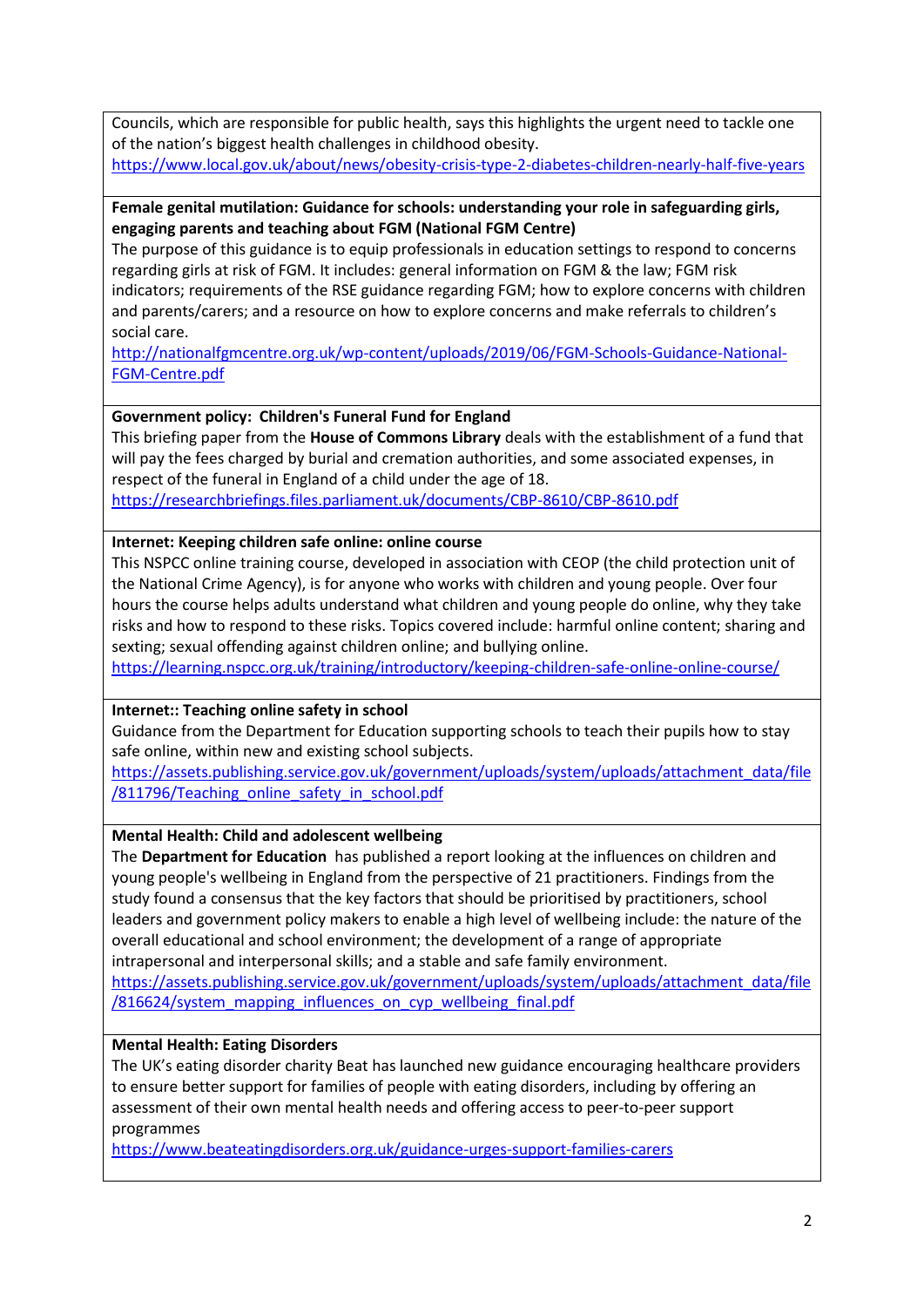**Mental health: National mental health programme to bridge gap between schools and colleges and NHS services ((Anna Freud National Centre for Children and Families)**

Every school, college and alternative provision will be offered training through a series of workshops as part of the Link Programme, with the most appropriate member of staff from each put forward to take part alongside mental health specialists. This is designed to improve partnerships with professional NHS mental health services, raise awareness of mental health concerns and improve referrals to specialist help when needed.

[https://www.annafreud.org/insights/news/2019/07/national-mental-health-programme-to-bridge](https://www.annafreud.org/insights/news/2019/07/national-mental-health-programme-to-bridge-gap-between-schools-and-colleges-and-nhs-services/#Accept)[gap-between-schools-and-colleges-and-nhs-services/#Accept](https://www.annafreud.org/insights/news/2019/07/national-mental-health-programme-to-bridge-gap-between-schools-and-colleges-and-nhs-services/#Accept)

## **Nutrition: Health on the Shelf**

The **Royal Society for Public Health (RSPH)** and Slimming World have worked in partnership to research the impact that supermarkets are having on the UK's obesity epidemic. The aim is to raise awareness of how supermarkets can be part of a solution to support people to lead healthier lives through their marketing and sales tactics, and by encouraging customers to choose healthy food and drink purchases.

[https://www.rsph.org.uk/uploads/assets/uploaded/5ec3d502-2e94-47c0-ad1bbe1d4a74218c.pdf?](https://www.rsph.org.uk/uploads/assets/uploaded/5ec3d502-2e94-47c0-ad1bbe1d4a74218c.pdf)

#### **Staff Development: New website for general practice nurses**

Community nursing charity the Queen's Nursing Institute (QNI) has launched a website for general practice nurses, which is describes as an online repository of educational and clinical resources**.** <https://gpnen.org.uk/>

## **Vaccination: 20 million children miss out on lifesaving measles, diphtheria and tetanus vaccines in 2018**

20 million children worldwide – more than 1 in 10 – missed lifesaving vaccines such as measles, diphtheria and tetanus in 2018, according to new data from **WHO and UNICEF**. Most unvaccinated children live in the poorest countries, and are disproportionately in fragile or conflict-affected states. It is thought that an outbreak of disease such as measles, points to communities that are missing vaccines due to access, costs or, in some places, complacency.

[https://www.unicef.org.uk/press-releases/20-million-children-miss-out-on-lifesaving-measles](https://www.unicef.org.uk/press-releases/20-million-children-miss-out-on-lifesaving-measles-diphtheria-and-tetanus-vaccines-in-2018/)[diphtheria-and-tetanus-vaccines-in-2018/](https://www.unicef.org.uk/press-releases/20-million-children-miss-out-on-lifesaving-measles-diphtheria-and-tetanus-vaccines-in-2018/)

#### **Vaccination: HPV vaccine could prevent over 100,000 cancers**

PHE estimates suggest that the HPV vaccine programme could prevent over 64,000 cervical cancers and nearly 50,000 non-cervical cancers by 2058. From September 2019, boys in school year 8 will be offered the free Human Papilloma Virus (HPV) vaccine for the first time.

[https://www.gov.uk/government/news/hpv-vaccine-could-prevent-over-100-000](https://www.gov.uk/government/news/hpv-vaccine-could-prevent-over-100-000-cancers#163961_20190710042825) [cancers#163961\\_20190710042825](https://www.gov.uk/government/news/hpv-vaccine-could-prevent-over-100-000-cancers#163961_20190710042825)

## **Vaccination: 'Worry is contagious': the vaccine-hesitant parents putting children at risk**

An article from the **Guardian** that argues that, parents who are unsure about vaccination are one of the top 10 threats to global health this year, more so than committed anti-vaxxers. It asks what is behind this crisis of confidence.

[https://www.theguardian.com/society/2019/jul/13/vaccines-hesitant-parents-threat-to-global](https://www.theguardian.com/society/2019/jul/13/vaccines-hesitant-parents-threat-to-global-health)[health?](https://www.theguardian.com/society/2019/jul/13/vaccines-hesitant-parents-threat-to-global-health)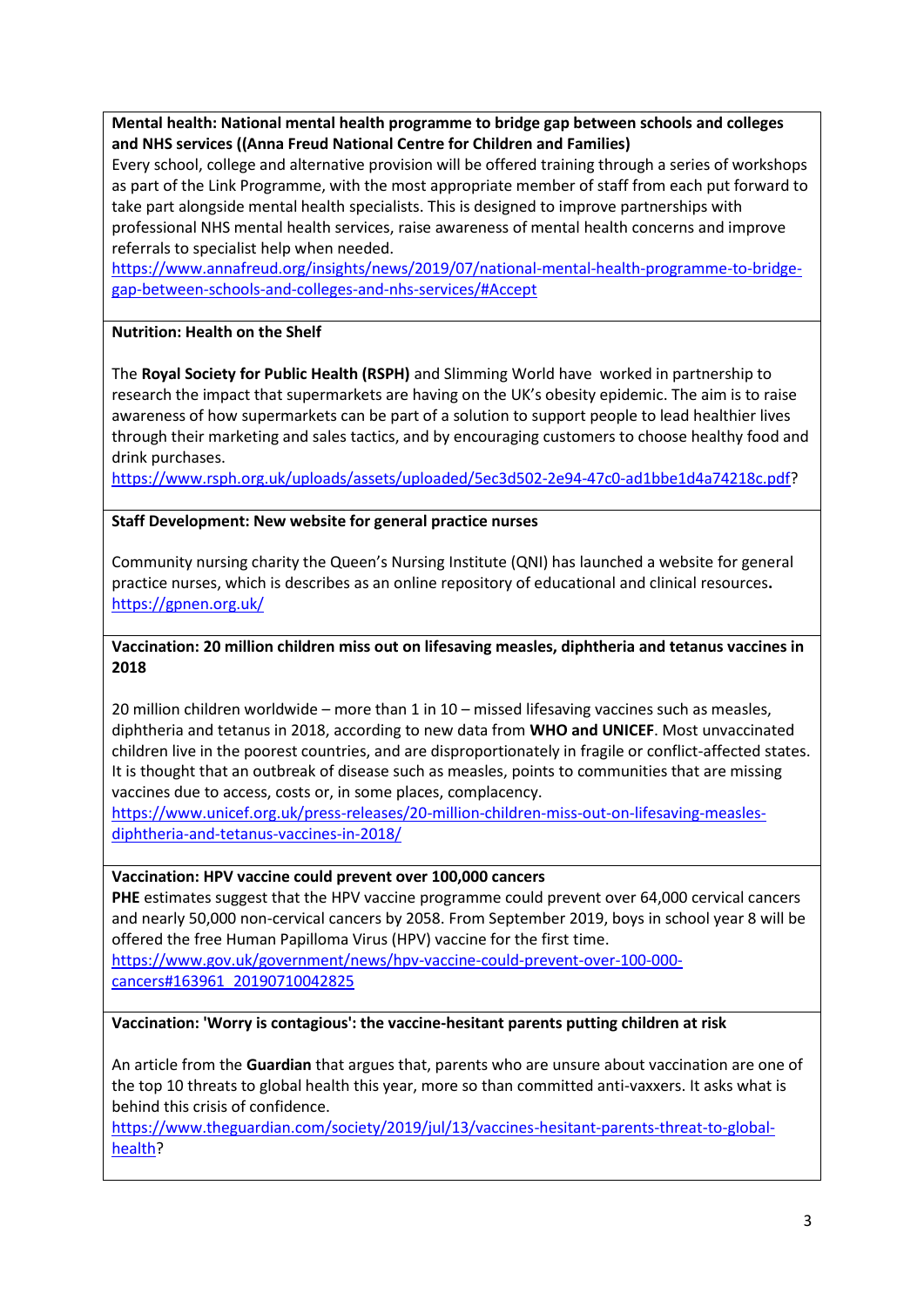#### **Journal News**

Register for an NHS OpenAthens account <https://openathens.nice.org.uk/>

for online aces to the British Journal of School Nursing Volume: 14, Number: 5 (2019) as well as online resources such as [BMJ Best Practice](https://bestpractice.bmj.com/)

#### **Article abstracts that may be of interest**

if the full text is required please contact <mailto:hantshealthcarelibrary@nhs.net>

## **Accuracy of School Staff-Measured Height and Weight Used for Body Mass Index Screening and Reporting**

Thompson H.R. etal ; *The Journal of school health*; Aug 2019; vol. 89 (no. 8); p. 629-635 The accuracy of students' heights and weights measured by school staff for body mass index (BMI) screening/reporting has not been established. This US study examined school staffs' measurement accuracy, comparing accuracy by staff- and student-level characteristics. It found that school staff conducted height/weight measurements on 4th-8th grade students with high accuracy. Resultant school-based BMI reports using similar protocols should validly reflect weight status for almost all students.

# **Area deprivation, screen time and consumption of food and drink high in fat salt and sugar (HFSS) in young people: Results from a cross-sectional study in the UK**

Thomas F. et al; *BMJ Open;* Jun 2019; vol. 9 (no. 6)

This study investigated associations between deprivation in young people and consumption of foods high in fat, salt and sugar (HFSS), screen time exposure and health knowledge through an online cross-sectional survey with people aged 11-19 years in the UK. It found that young people from the more deprived areas of the UK were more likely to consume a range of HFSS products, report increased exposure to HFSS advertising and have a poorer awareness of health conditions associated with overweight and obesity. The findings suggest that population-level measures addressing childhood obesity should account for consumption patterns among different groups of children and young people and the factors that may influence these.

**'I don't think anybody explained to me how it works': Qualitative study exploring vaccination and primary health service access and uptake amongst Polish and Romanian communities in England** Bell S. et al ; *BMJ Open*; Jul 2019; vol. 9 (no. 7)

This study explored vaccination attitudes and behaviours among Polish and Romanian communities, and related access to primary healthcare services. Design(s): A qualitative study using in-depth semistructured interviews with Polish and Romanian community members (CMs) and healthcare workers (HCWs) involved in vaccination in areas with large Polish and Romanian communities. CMs discussed their vaccination attitudes and their experiences of accessing vaccinations in England. HCWs shared their experiences in vaccinating Polish and Romanian communities. Setting(s): Recruitment focused on three geographical areas in England with large Polish and Romanian populations (in London, Lincolnshire and Berkshire). Participant(s): 20 Polish and 10 Romanian CMs, and 20 HCWs. Most CMs were mothers or pregnant women and were recruited from London or Lincolnshire. HCWs included practice nurses, health visitors and school nurses recruited from the targeted geographical areas. Result(s): Although most CMs reported vaccinating according to the UK schedule, obstacles to vaccination were highlighted. CMs experienced difficulties navigating and trusting the English primary healthcare system, and challenges in accessing credible vaccination